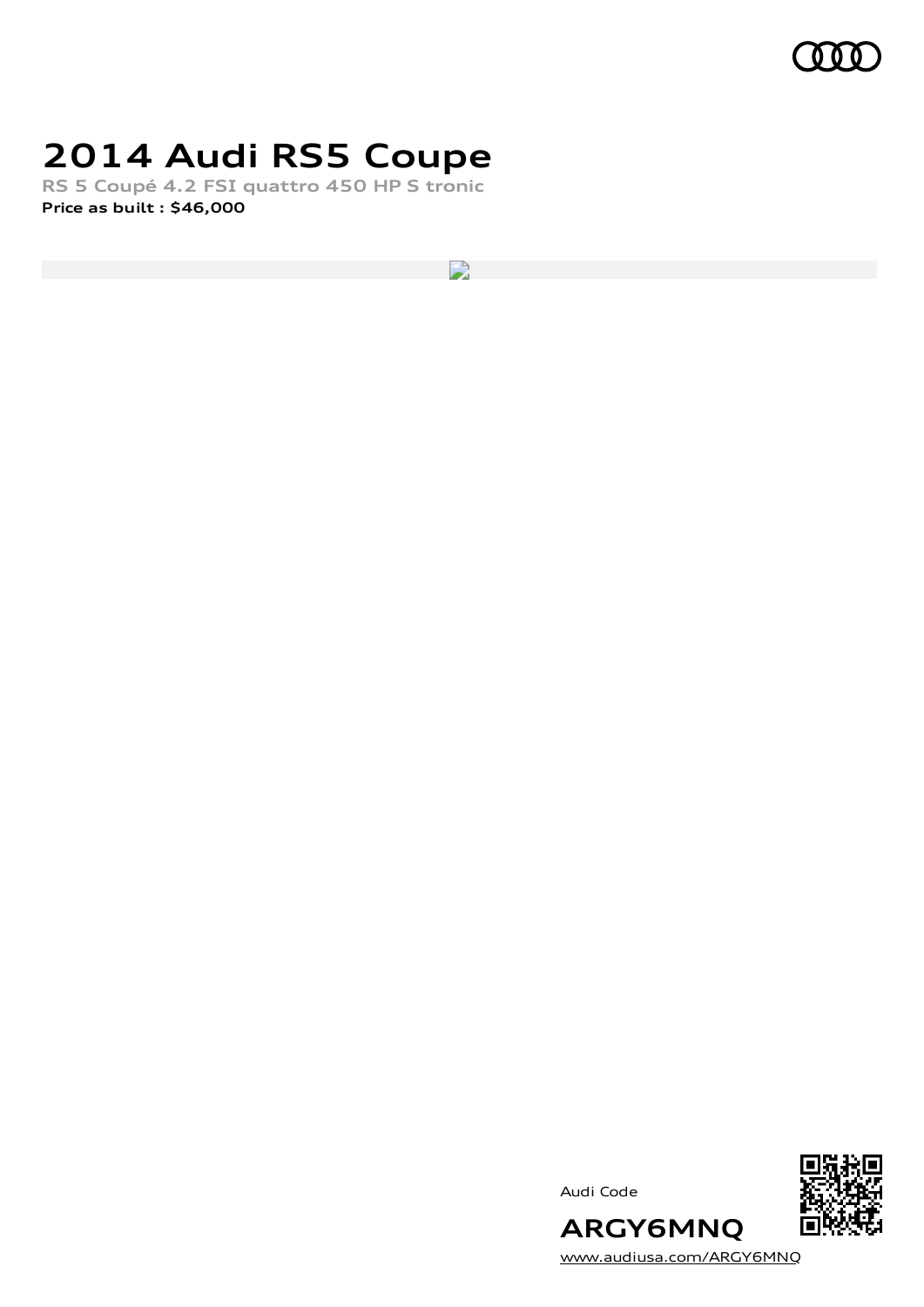# **Summary**

#### **Audi 2014 Audi RS5 Coupe** RS 5 Coupé 4.2 FSI quattro 450 HP S tronic

**Price as buil[t](#page-9-0)** \$46,000

### **Exterior colour**

Phantom Black pearl

### $\overline{\phantom{a}}$

#### **Further Information**

|                 | N٥           |
|-----------------|--------------|
| Mileage         | 49,048 miles |
| Type of vehicle | Used car     |

**Warranty**

#### **Interior colour**

### **Technical Specifications**

| Engine type                  | Eight-cylinder                                       |
|------------------------------|------------------------------------------------------|
| stroke                       | Displacement/Bore and $4,163/84.5 \times 92.8$ cc/mm |
| Max. output                  | $({1})/{2}$ HP                                       |
| Torque                       | /{1} lb-ft@rpm                                       |
| Top track speed              | 174 mph mph                                          |
| Acceleration (0 - 60<br>mph) | 4.5 sec. seconds                                     |

#### **Audi Code** ARGY6MNQ

**Your configuration on www.audiusa.com** [www.audiusa.com/ARGY6MNQ](https://www.audiusa.com/ARGY6MNQ)

**Commission number** 4e893cb90a0e09716831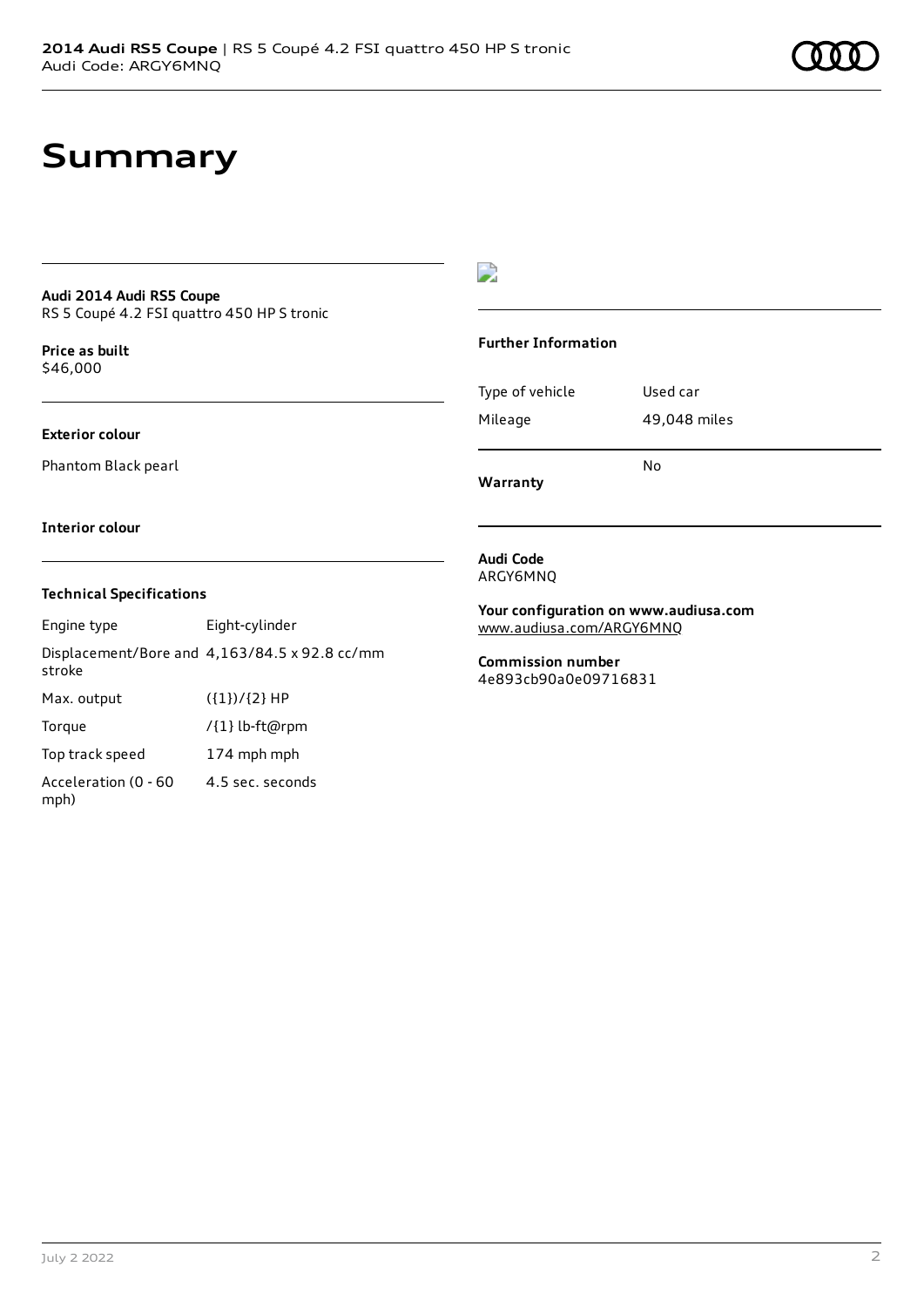# **Equipment**

Phantom Black pearl

Audi adaptive cruise control

Dynamic steering

Tires 275/30 R20 97Y x 1 (with modified sidewall)

20" 5-arm Rotor design wheels with 275/30 summer tires

DVD player

Audi drive select

Color driver information system

HD Radio™ Technology

Voice control system

Audi side assist







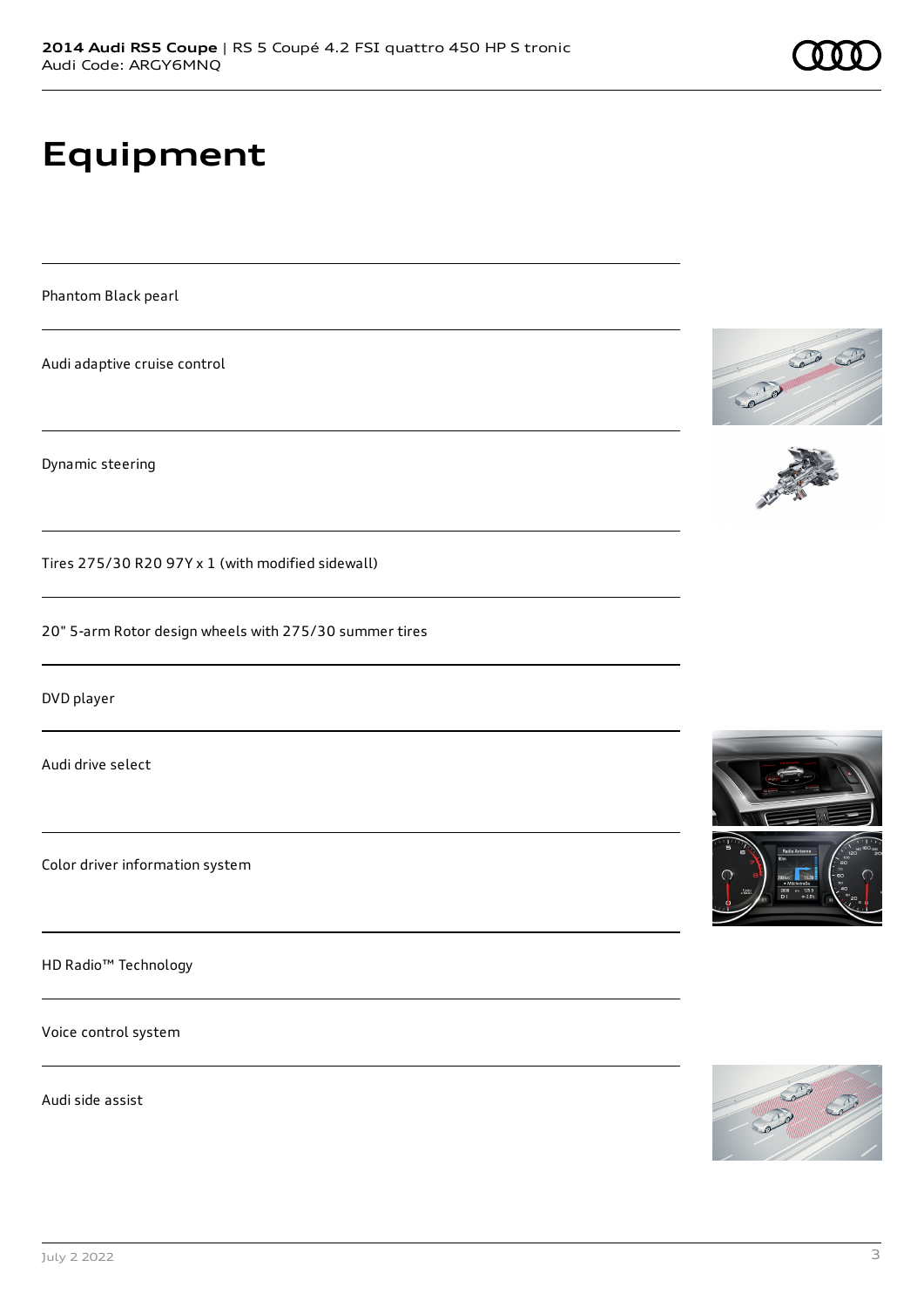# **Standard features**

### **Safety and Security**

| 4UB             | Driver and front passenger dual-stage<br>airbags, thorax side airbags, knee airbags,<br>and Sideguard® head curtain airbags |
|-----------------|-----------------------------------------------------------------------------------------------------------------------------|
| 1AT             | Anti-lock Brake System (ABS) with Electronic<br>Brake-pressure Distribution (EBD) and brake<br>assist                       |
| UH1             | Electromechanical parking brake                                                                                             |
| VC <sub>2</sub> | Garage door opener (HomeLink®)                                                                                              |
| 6Y9             | Top speed electronically governed at<br>280km/h                                                                             |
| 7K6             | Tire-pressure monitoring system                                                                                             |
| 4X3             | Front side airbags, with head airbag                                                                                        |
| 8N6             | Light / rain sensor                                                                                                         |
| 413             | Audi advanced key (keyless access)                                                                                          |
| 3B7             | Child seat anchor according to Canadian<br>requirements and child seat system ISOFIX                                        |
|                 |                                                                                                                             |

### **Exterior**

| 6XM | Power-adjustable, auto-dimming, heated<br>exterior side mirrors with memory              |
|-----|------------------------------------------------------------------------------------------|
| 1S1 | Car jack                                                                                 |
| 2MS | RS 5 sports suspension                                                                   |
| 514 | Adaptive rear spoiler                                                                    |
| 8EH | Bi-functional headlight with gas discharge<br>lamp, for driving on the right (US design) |
| 8SL | LED taillight technology and rear fog lights                                             |
| 4KC | Side and rear windows in heat-insulatingglass                                            |
| 47I | Matte Aluminum-optic package                                                             |

### **Interior**

| QE1              | Storage package                                              |
|------------------|--------------------------------------------------------------|
| 3FC              | Panoramic tilting sunroof                                    |
| 7M7              | Door sill trims with aluminium inlays                        |
| 6N)              | Headlining, cloth                                            |
| <b>9AO</b>       | Three-zone automatic climate control                         |
| 417              | Compass function, digital for the interior<br>mirror         |
| 001              | Lighting package                                             |
| 2PK              | Three-spoke flat-bottom steering wheel with<br>shift paddles |
| 7HB              | Ventilated front seats                                       |
| 6E3              | Front centre armrest                                         |
| 7F <sub>9</sub>  | Leather gear lever/selector lever knob                       |
| 4E2              | Luggage compartment lid, automatically<br>opening            |
| 3KA              | Split folding rear seatbacks                                 |
| N <sub>5</sub> V | Fine Nappa leather seating surfaces                          |
| 4A3              | <b>Heated front seats</b>                                    |

#### **Infotainment and Driver Assistance**

UF7 Audi music interface with iPod® integration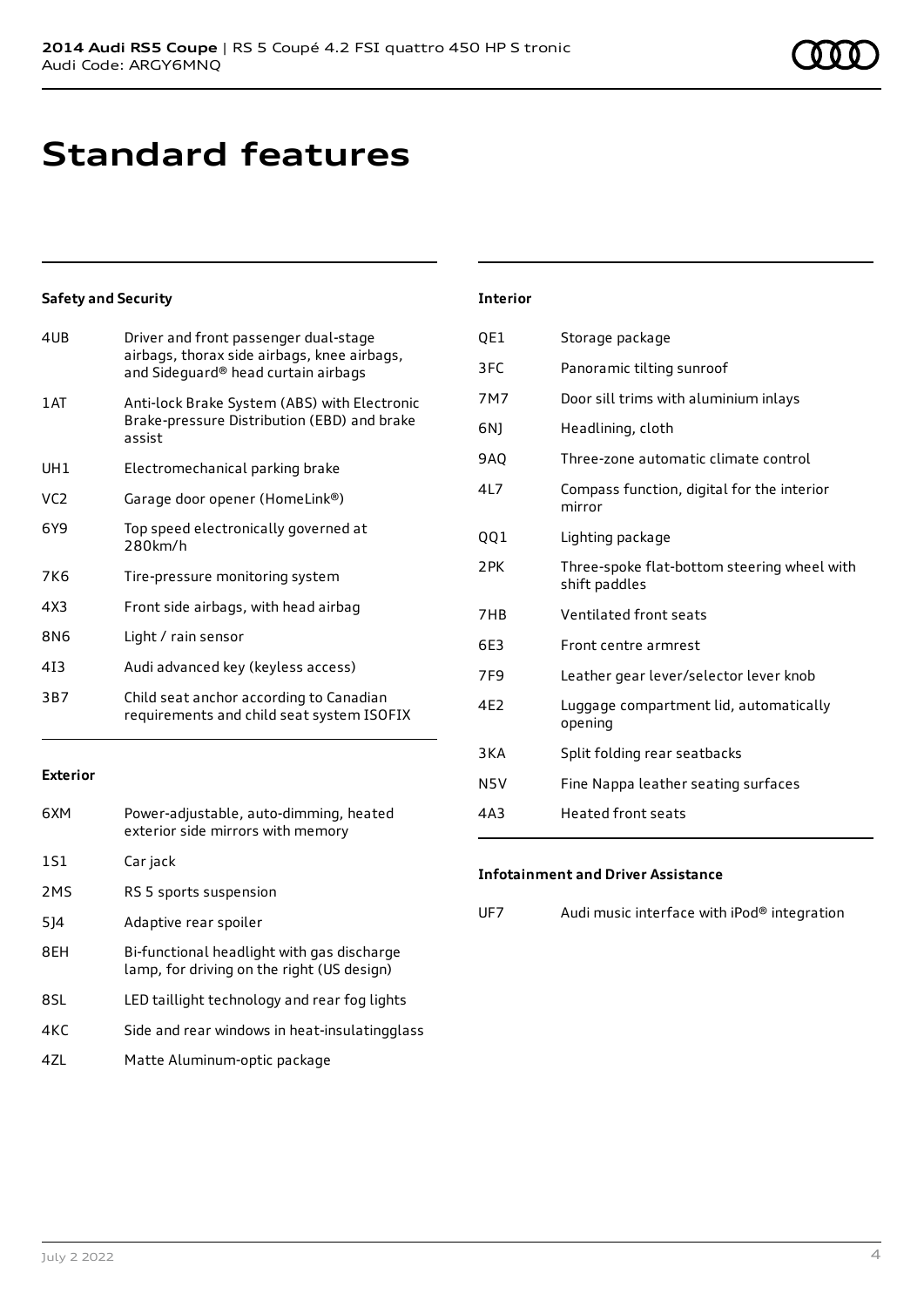# **Dealer remarks**

2014 Audi RS 5

For more information, please contact LeAnna Cherewka at lcherewka@sunmotorcars.com.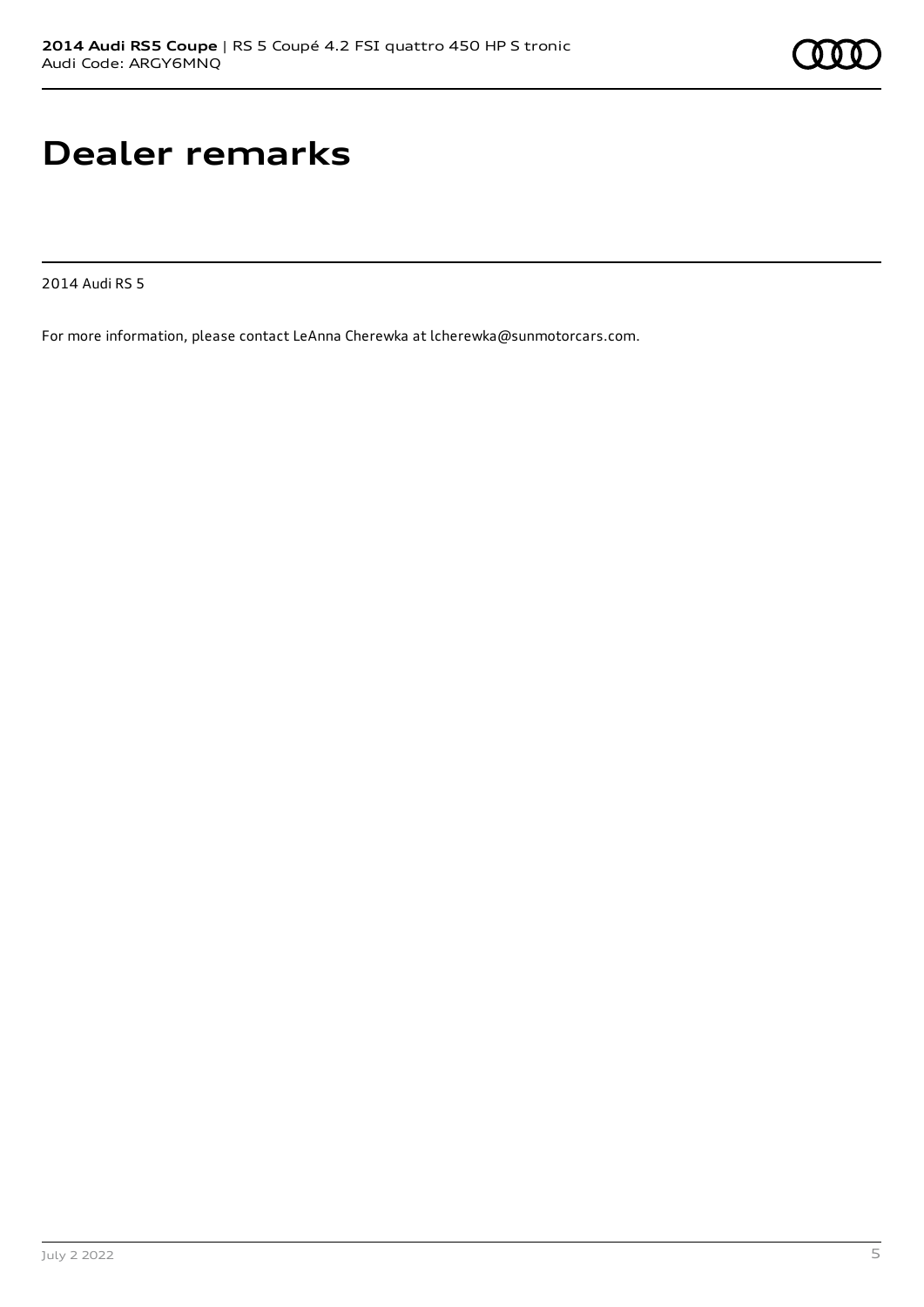# **Technical Specifications**

### **Engineering | Performance**

**Electrical system**

| Engine type                   | Eight-cylinder                                       |
|-------------------------------|------------------------------------------------------|
| Acceleration (0 - 60<br>mph)  | 4.5 sec. seconds                                     |
| Max. output                   | $({1})/{2}$ HP                                       |
| Engine block                  | Aluminum alloy                                       |
| Induction/fuel injection FSI® |                                                      |
| Cylinder head                 | Aluminum alloy                                       |
| Max. output ps/hp             | 450 @ 8,250 @ rpm                                    |
| stroke                        | Displacement/Bore and $4,163/84.5 \times 92.8$ cc/mm |
| Top track speed               | 174 mph mph                                          |
| Torque                        | /{1} lb-ft@rpm                                       |
| Valvetrain                    | 32-valve DOHC with variable valve<br>timing          |

Alternator 14 Volts - 190 amp Battery 12 Volts - 80 amp

### **Transmission | Drivetrain**

| Gear ratios: 6th     | 0.745 |
|----------------------|-------|
| Gear ratios: 7th     | 0.617 |
| Gear ratios: 4th     | 1.175 |
| Gear ratios: 5th     | 0.915 |
| Gear ratios: 2nd     | 2.238 |
| Gear ratios: 3rd     | 1.559 |
| Gear ratios: Reverse | 2.944 |
| Gear ratios: 1st     | 3.692 |

### **Steering**

| Steering type                              | Electromechanical power steering<br>system                          |  |
|--------------------------------------------|---------------------------------------------------------------------|--|
| Turning diameter, curb- 37.4 ft<br>to-curb |                                                                     |  |
| Steering ratio                             | 15.9:1                                                              |  |
| <b>Suspension</b>                          |                                                                     |  |
|                                            |                                                                     |  |
| Front axle                                 | Five-link front suspension with RS 5<br>sport calibration           |  |
| Rear axle                                  | Trapezoidal-link rear suspension<br>with RS 5 sport calibration     |  |
|                                            |                                                                     |  |
| <b>Brakes</b>                              |                                                                     |  |
| <b>Front brakes</b>                        | 14.4 (ventilated wave-design disc)<br>/ 14.9 (Audi ceramic disc) in |  |
| Rear brakes                                | 12.8 (ventilated wave-design disc)                                  |  |

in

### **(1/2)**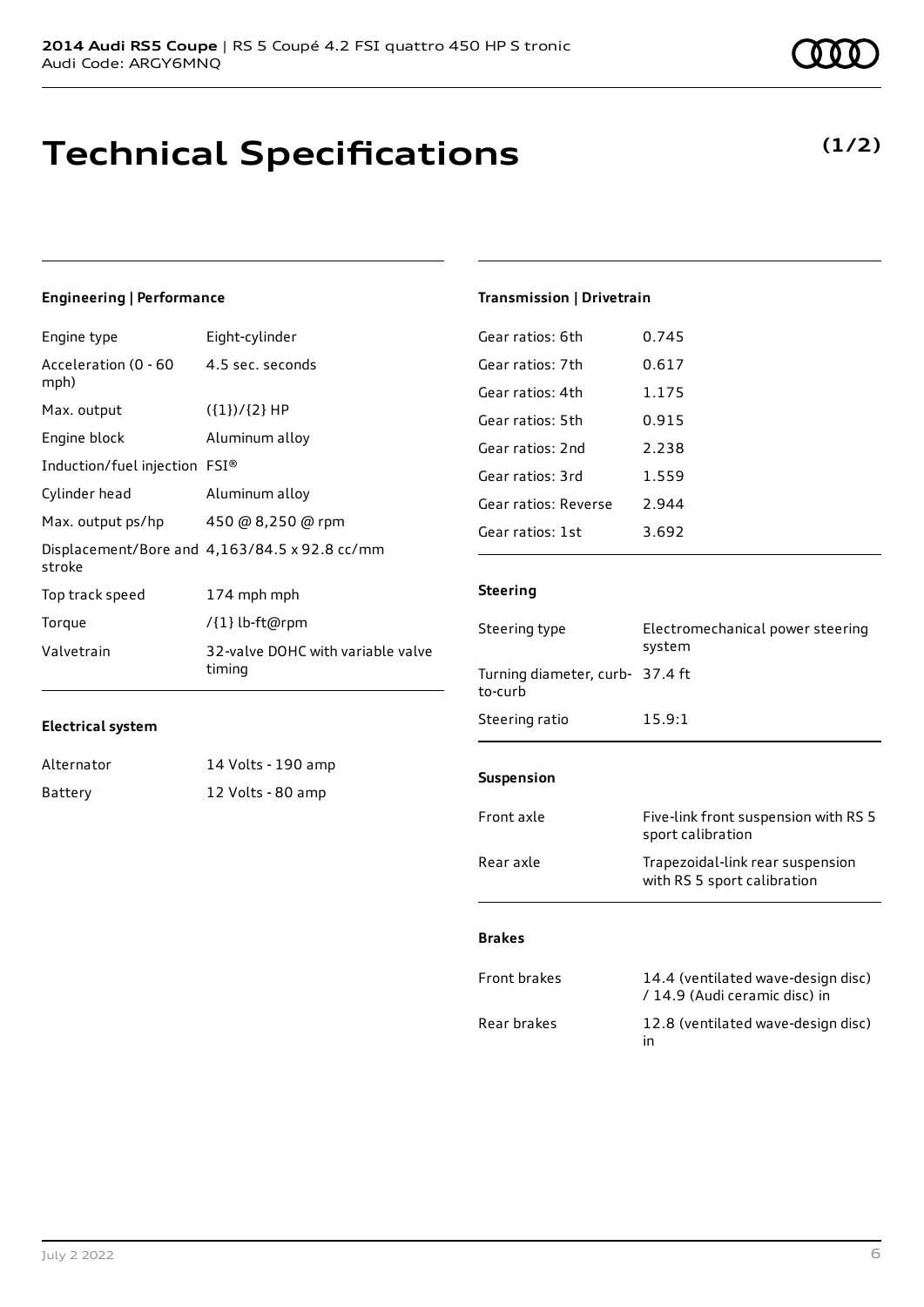# **Technical Specifications**

### **Body**

| aluminum front fenders and | Material | Fully galvanized steel unibody with<br>multistep anti-corrosion protection |
|----------------------------|----------|----------------------------------------------------------------------------|
|----------------------------|----------|----------------------------------------------------------------------------|

### **Warranty | Maintenance**

| Warranty    | 4-Year/50,000 mile Audi New<br>Vehicle Limited Warranty                                  |
|-------------|------------------------------------------------------------------------------------------|
| Maintenance | 12-Month/5,000 mile (whichever<br>occurs first) NO CHARGE first<br>scheduled maintenance |

### **Exterior Measurements**

| Height                           | 53.8 in  |
|----------------------------------|----------|
| Overall width without<br>mirrors | 73.2 in  |
| Length                           | 183.0 in |
| Wheelbase                        | 108.3 in |
| Drag coefficient                 | .32 Cw   |
| Overall width with<br>mirrors    | 79.5 in  |
| Track rear                       | 62.3 in  |
| <b>Track front</b>               | 62.4 in  |
| Curb weight                      | 4.009 lb |

### **Interior measurements**

| Seating capacity                          | 4                 |
|-------------------------------------------|-------------------|
| Shoulder room, rear                       | 52.8 in           |
| Head room with front<br>sunroof           | 37.5 in           |
| Leg room, rear                            | 31.7 in           |
| Shoulder room, front                      | 54.3 in           |
| Head room with rear<br>sunroof            | 36.0 in           |
| Head room, rear                           | 36.0 in           |
| Leg room, front                           | $41.3$ in         |
| Head room, front                          | 37.6 in           |
| Cargo volume, rear<br>seatbacks up/folded | 12.4 cu ft, cu ft |

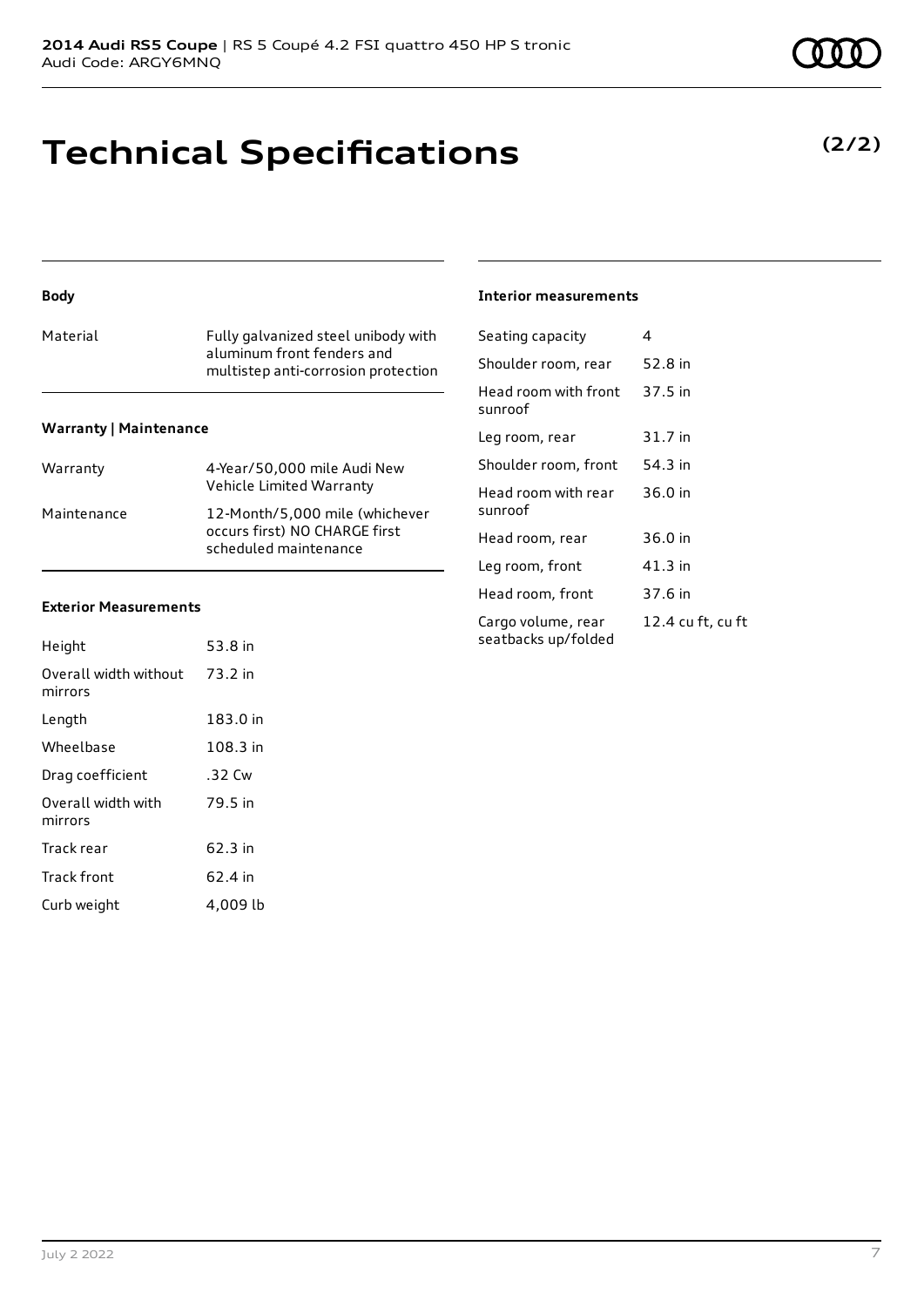### **Consumption- and emission**

**Consumption by NEDC**

combined 18 mpg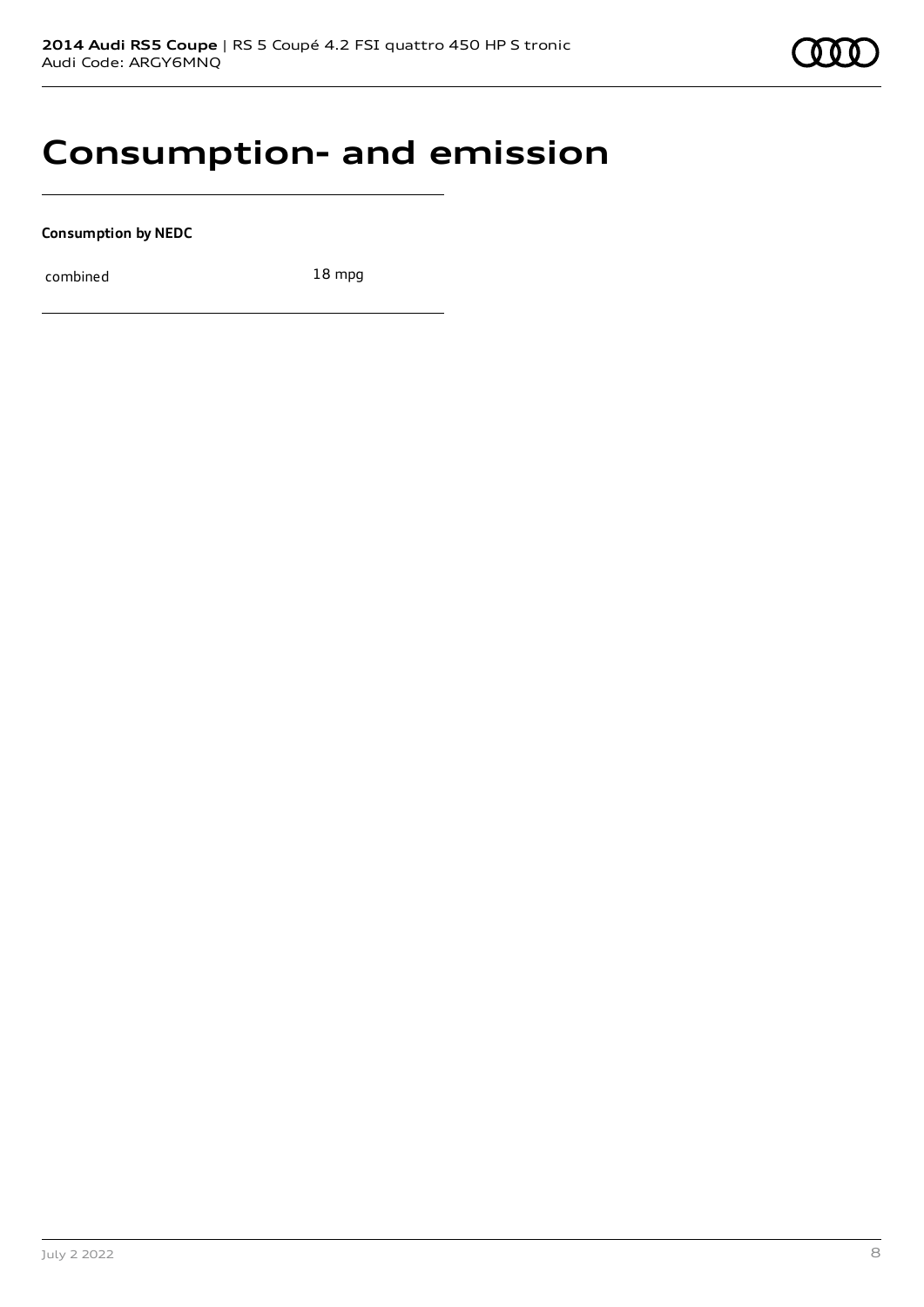

## **Contact**

Dealer **Audi Mechanicsburg**

6671 Carlisle Pike 17050 Mechanicsburg PA

Phone: +17177962834 FAX: 7177661015

www: [https://www.mechanicsburgaudipa.com](https://www.mechanicsburgaudipa.com/)